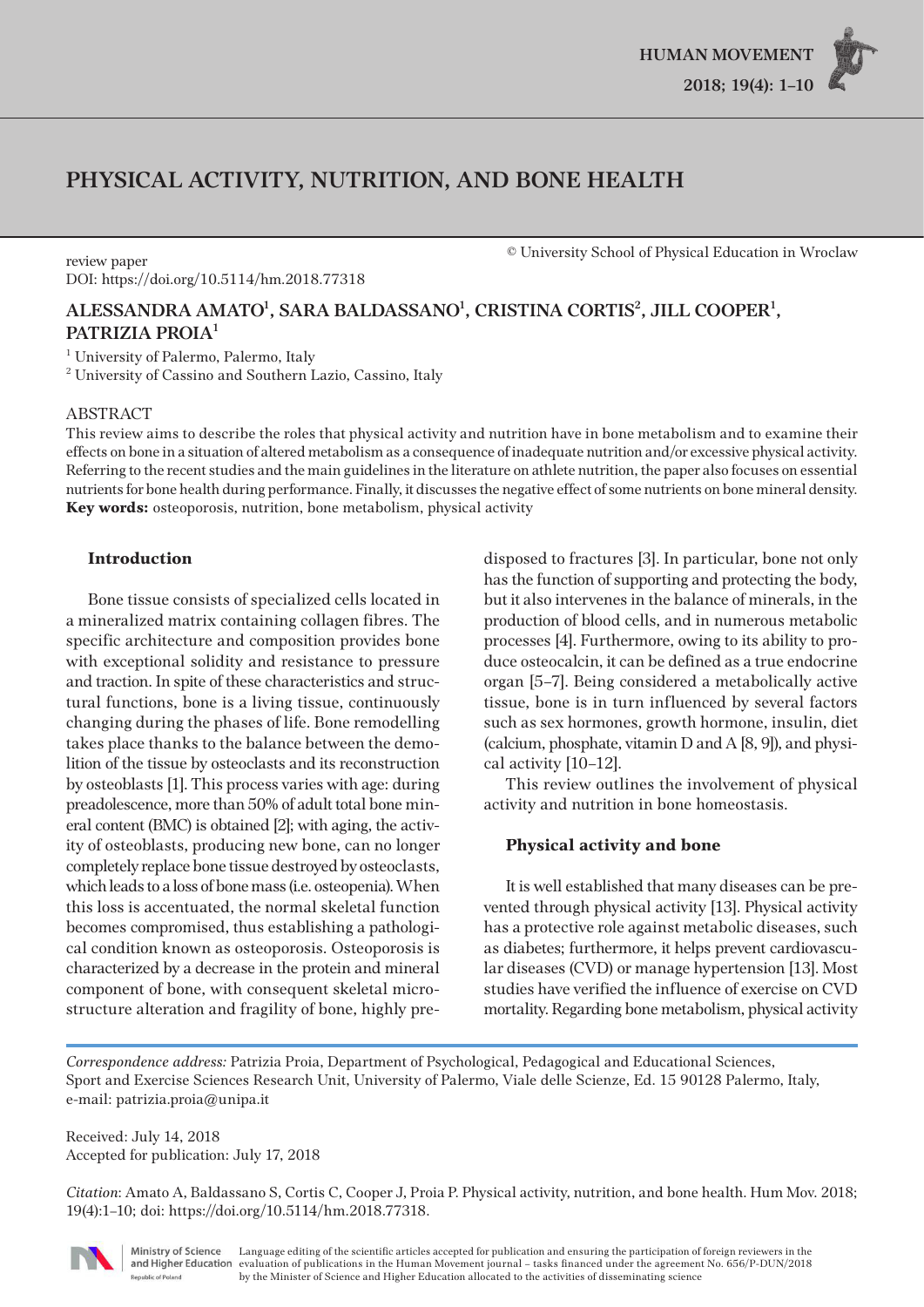is also important to stimulate bone growth and help maintain and restore adequate bone mineral density (BMD), both in pathological and non-pathological conditions, supporting the regeneration of bone tissue. Exercise stimulates the production of electric fields in the bone that activate osteoblasts, causing new bone matrix synthetization [14]. Therefore, as it has been demonstrated, moderate physical activity increases bone mass [15] and can provide an important contribution in cases of low BMD [16]. In turn, bone loss results from the removal of mechanical loading [17], caused by sedentary life [18], bed rest, low body weight [17], or significant weight loss due to excessive physical exercise without adequate nutrition. Therefore, mechanical signals generated by exercise can prevent a reduction in the musculoskeletal system, and exercise-related improvement in cortical thickness can be effective in increasing the bone mass of bone structure sites, especially the trabecular and cortical sites [15]. Physical activity influences bone metabolism also through hormone secretion and local factors [15]. Besides, intestinal  $Ca^{++}$  absorption, energy metabolism, and the volume of skeletal muscles improved as a result of moderate exercise [19]. Therefore, the right amount and intensity of exercise combined with proper nutrition can be considered key factors to maintain adequate BMD. Although physical activity produces both mechanical and hormonal stimuli, the exact mechanisms underlying the exercise-related effect on bone metabolism are not clear.

# How mechanical stress regulates bone metabolism: a possible explanation

Regarding mechanical stimulation, recent studies have shown that mechanical stress stimulates proliferation and differentiation of osteoblasts (the key cells involved in bone regulation) and inhibits the proliferation and activity of osteoclasts (the cells that regulate bone resorption and are essential for the balance of bone metabolism), modulating the anabolic and anticatabolic gene expression in bones, thus improving bone metabolism [20–22]. The mechanical stimulus provided by physical exercise seems to directly influence microRNA (miRNA), an abundant class of short non-coding RNA, molecules composed of about 22 nucleotides [23]. MiRNA and protein translation are involved in multiple biological processes including cell proliferation, differentiation, survival, transposing silencing [24], and self-renewal of stem cells [25]. MiRNA has been shown to play a regulatory role in bone metabolism [26, 27], in mesenchymal bone marrow stem cells (BMSC) and in osteoblasts [28], which suggests that miRNAs could be one of the main mechanisms by which exercise or mechanical load regulate bone metabolism and promote bone formation. MiRNAs regulate the proliferation and differentiation of osteoblasts and osteoclasts and, subsequently, bone metabolism [29]. However, the numerous miRNAs can play different and opposite roles: while some promote osteoblast proliferation and differentiation, others have been shown to inhibit osteoblast proliferation and differentiation [30]. Lack of mechanical stimuli, as experienced by patients bedridden or under microgravity conditions, results in osteoporosis [17, 31, 32], although miRNAs are not the only mechanism by which mechanical stress regulates bone metabolism. However, it is shown that they are influenced by mechanical loading effects on bone formation by modulating the expression of osteogenic factors or bone resorption factors. The response of bone cells to a mechanical stress stimulus is negatively affected when critical miRNAs are lacking.

# Adequate physical activity and bone metabolism

Although numerous studies report that trained subjects have a greater BMD (osteogenic effect) compared with untrained ones [33, 34], it is crucial to identify the volume, intensity, and frequency of training suitable for stimulating osteogenic activity. Below, some of the different types of training responsible for the osteogenic effect are described.

Resistance training vs. aerobic activities

Recent studies show that resistance training helps maintain homeostasis and has numerous metabolic effects [35].

Bone deformation during resistance training is associated with higher improvement in BMD as compared with exercise performed at a lower intensity, e.g. running results in more mechanical stress than aerobic activity [36–39]. As the magnitude of the stimulus proved to be more important than its frequency [37–40], a relationship between BMD and the level of muscular strength could be hypothesized [39, 41, 42], although the type of muscular contraction also plays a key role. In particular, an eccentric contraction stimulates the bone more than a concentric contraction [43, 44], and it is therefore more effective in BMD increasing [45]. For example, comparing concentric and eccentric contractions trainings for the knee extensors and flexors,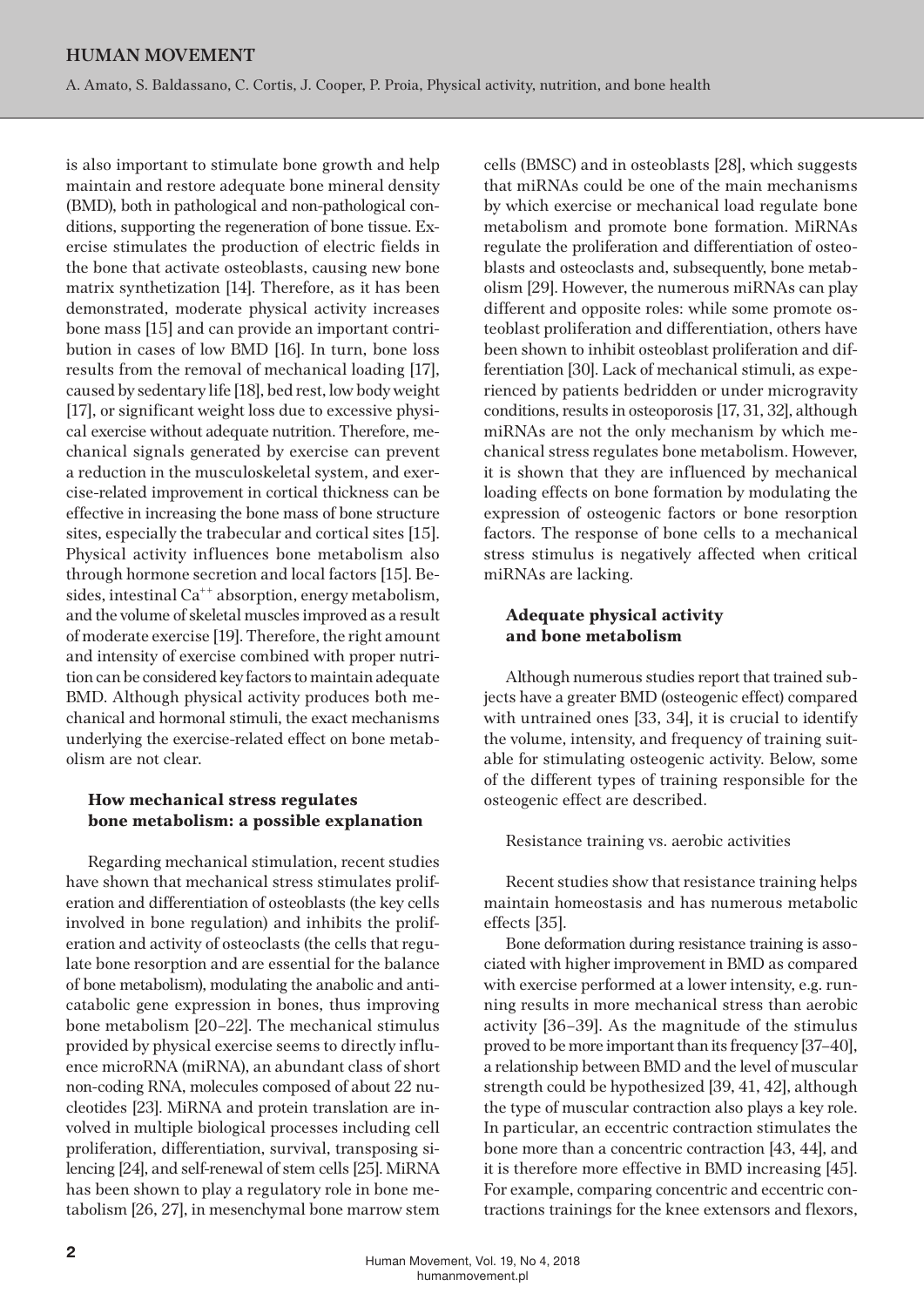Hawkins et al. [45] showed that only subjects who administered eccentric training had a increase of 3.9% in the femoral BMD. These results were confirmed in a recent study [46] in which cyclic mechanical stretch was shown to up-regulate the protein expression of Runx2 and promote osteoblast proliferation, which explains the biomolecular mechanisms in the bone during the eccentric and elongation phase.

Osteoporosis prevention with physical activity

As strength training is an important form of exercise for bone growth, there are other activities recommended for the prevention of osteoporosis by health organizations [47, 48]. Weight-bearing exercises, high impact exercises such as jumping, plyometric training (jumping/hopping), and weight lifting [49] have positive effects on bone, regardless of age [50]. The subject's age is another important factor of physical exercise effect on bone metabolism because the bone response to mechanical stress changes during lifetime. In adolescence, resistive exercise can increase bone strength [51], whereas during middle age and after puberty it can help to reduce loss of bone mass and density [50]. The combination of high impact or weight-bearing and aerobic training can prevent age-related bone loss [52] but aerobic activities, such as cycling, walking, yoga, and swimming, are not osteogenic [52]. Therefore, to provide the magnitude of load necessary to maintain bone mass and density, it is crucial to combine low-load activities, such as aerobics, with resistance exercises.

Possible negative effects of excessive physical activity on bone

Physical activity inadequate in volume and intensity could have negative effects on bone metabolism, leading to a loss of BMD up to osteoporosis when very intense physical exercise is associated with inadequate caloric intake (in particular, that of specific nutrients) [53] and low starting BMD. Bone stress as a consequence of high-intensity physical activity can be more easily manifested in women. As female sex hormones (oestrogens) play a key role in bone metabolism and their concentration can be influenced by physical exercise [54], high intensity of endurance training might lead to an early bone loss due to an excessive decrease in body fat. Therefore, low level of oestrogen synthesis substrate and the effects of the female sexual hormones on the bone homeostasis are altered [54]. Although there is a bone strengthening effect of physical activities with overload, intense training may cause low hormonal production, with a negative effect on the axial bone health, mainly in women. However, the bone loss in this case occurs because of a caloric deficit, and an appropriate nutritional diet could help avoid these hormonal disturbances in female athletes [55–57].

# Nutrition effects on physical activity and bone. General considerations for athletes' nutrition

To guarantee the necessary energy for intense physical activity and to help avoid the aforementioned problems, adequate diet must include the right contribution of all the main nutrients, as enumerated below.

Fat

Lipids (or fats) are organic compounds widely diffused in nature, representing one of the four main classes of organic compounds of biological interest, together with carbohydrates, proteins, and nucleic acids. They constitute an important energy reserve, especially during long-term exercise, being the main sources of skeletal muscle adenosine triphosphate (ATP) production [58]. Chronic exercise training results in favourable mitochondrial adaptations in adults, which enhance lipid metabolism as well [59], although gender differences in relative fat and carbohydrate oxidation during exercise exist [60]. Dietary lipids are essential for the absorption of vitamins and for sex hormones homeostasis [61]. In terms of caloric requirements, most sources recommend that lipid intake should be limited to 25–30% of the total caloric intake. Nonetheless, caloric demands are increased in athletes [62], and lipids are important to produce hormones involved in healthy growth, maturation, and bone metabolism [63]. Ingested lipids differ in the composition of the hydrocarbon chain and this can affect the metabolism [64, 65]. In particular, monounsaturated fatty acids can potentially have a favourable effect on body composition [66]; fish oil and conjugated linoleic acid could exert ergogenic and anabolic effects on exercise, being also related to increased testosterone synthesis.

# Protein

Proteins are biological macromolecules made up of chains of amino acids linked to one another by a peptide bond. Their functions are mainly structural and synthesis-related, but they also play a role in energetic processes, although in a lower percentage compared with carbohydrates and fats, with a greater thermic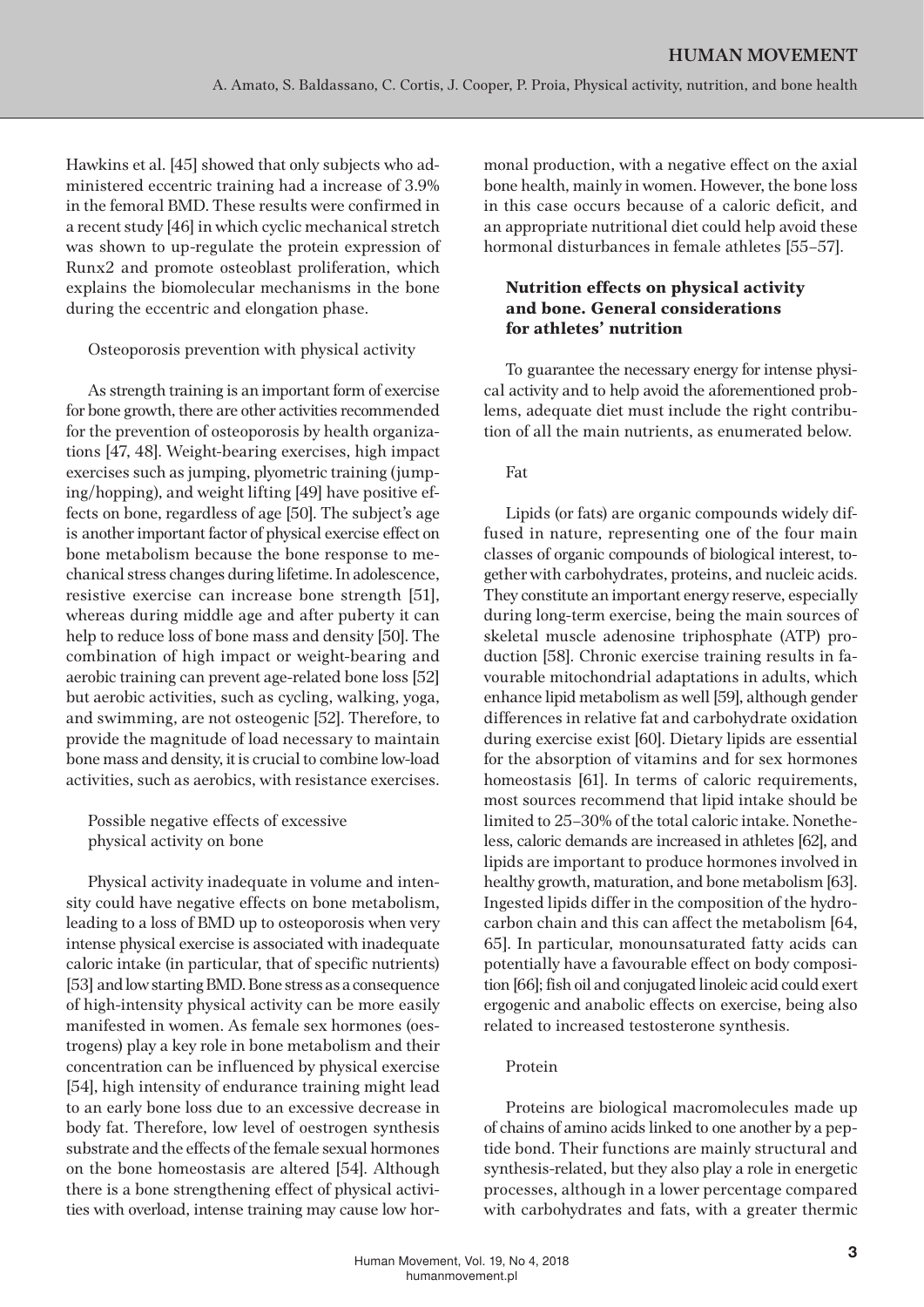effect [67]. Consequently, they are fundamental to guarantee a good physical performance. The adequate protein intake indicated by the American College of Sports Medicine (ACSM) is 1.2–1.8 g/kg of body mass for active adults [68, 69], with athletes requiring higher protein intake to maintain protein synthesis [70]. In particular, a recent study has shown that the ingestion of 20 g of protein post-exercise helps maintain positive protein balance following exercise [71].

#### Carbohydrate

Glucides or glycides are organic chemical compounds formed of carbon, hydrogen, and oxygen atoms, constituting the carbohydrate biomolecule class. On the basis of their chemical structure, carbohydrates are classified into simple and complex and some confusion exists in athletes' understanding of specific carbohydrate needs. General carbohydrate intake recommendations suggest adult athletes to consume 5–12 g of carbohydrate per kilogram per day but this dependent on different exercise/activity, its intensity, duration, and volume, as well as the environmental conditions in which physical activity takes place. Moreover, as men and women are biologically different, they react differently to physical exercise and consequently the caloric intake, especially from carbohydrates, should be adapted to their needs [72]. It is therefore difficult to suggest the exact carbohydrate intake necessary for an athlete during particular activities. However, Burke et al. [72] suggested that carbohydrate ingestion during activities lasting 45 minutes or longer provides an ergogenic effect with doses varying from small ones up to 90 g/ hour, whereas ACSM recommends that athletes should ingest simple sugars at the rate of 30–60 g/hour for exercise lasting longer than 60 minutes. Additionally, Amato et al. [69] showed that gymnastics performance improved after eating a carbohydrate snack compared with a different pre-exercise meal.

#### Micronutrients

Micronutrients, subdivided into vitamins and minerals, are ingested substances whose main function is not directly related to energy production and growth. Among vitamins most important for homeostasis, vitamin A is involved in immune function, vision, reproduction, and cellular communication [73–75], also supporting cell growth and differentiation [76], whereas vitamin  $B_{12}$  helps keep the nerve and blood cells healthy and supports DNA synthesis, also preventing megaloblastic anaemia, which makes people tired and weak [77]. Furthermore, being important in the cross-linking of collagen fibres in bone [77], vitamin C (ascorbic acid) is a cofactor in the hydroxylation of lysine and proline, whereas vitamin K is a cofactor in the gammacarboxylation of glutamic acid, important in the production of osteocalcin [78, 79].

One of the most important minerals for homeostasis is magnesium, involved in bone and mineral homeostasis, crucial for bone crystal growth and stabilization. Magnesium, along with other nutrients found in fruit and vegetables, contributes to an alkaline environment and may promote bone health through a variety of mechanisms, therefore it is difficult to examine the effects of magnesium alone. The recommended dietary allowances (RDAs) for magnesium are 400– 420 mg daily for males and 300–320 mg daily for females [80].

Phosphorus is an essential bone-forming element and, as in the case of calcium, an adequate supply of phosphorus to bone is necessary throughout life. Both calcium and phosphorus are required for an appropriate mineralization of the skeleton, and a depletion of serum phosphate leads to impaired bone mineralization, compromising osteoblast function [81]. Furthermore, a combined supplement of calcium, zinc, manganese, and copper produced increases in BMD [82]. Finally, boron has effects on urinary calcium excretion and associations with BMD have been reported [83].

As higher BMD has been associated with a higher dietary potassium intake [80], the electrolytes of sodium and potassium play an important role in the development and prevention of osteoporosis. The adequate intake for potassium is 4700 mg daily for males and females [80].

Another essential component is iron, involved in erythrocyte protein, haemoglobin, which transfers oxygen from the lungs to the tissues [84]. It is also necessary for growth, development, normal cellular functioning, and synthesis of some hormones and connective tissue [75, 85]. The RDAs for iron are 8–11 mg daily for males and 8–15 mg daily for females [75]. Athletes will likely find additional benefit from including other iron-rich foods, such as peanuts, dried fruit, and ironfortified cereals as regular snacks. Furthermore, the inclusion of foods higher in ascorbic acid with these nonheme iron sources will improve iron absorption from these snacks [85].

### Athletes' nutrition for bone health

Low energy availability due to exhausting physical exercise linked with failure of diet intake of the above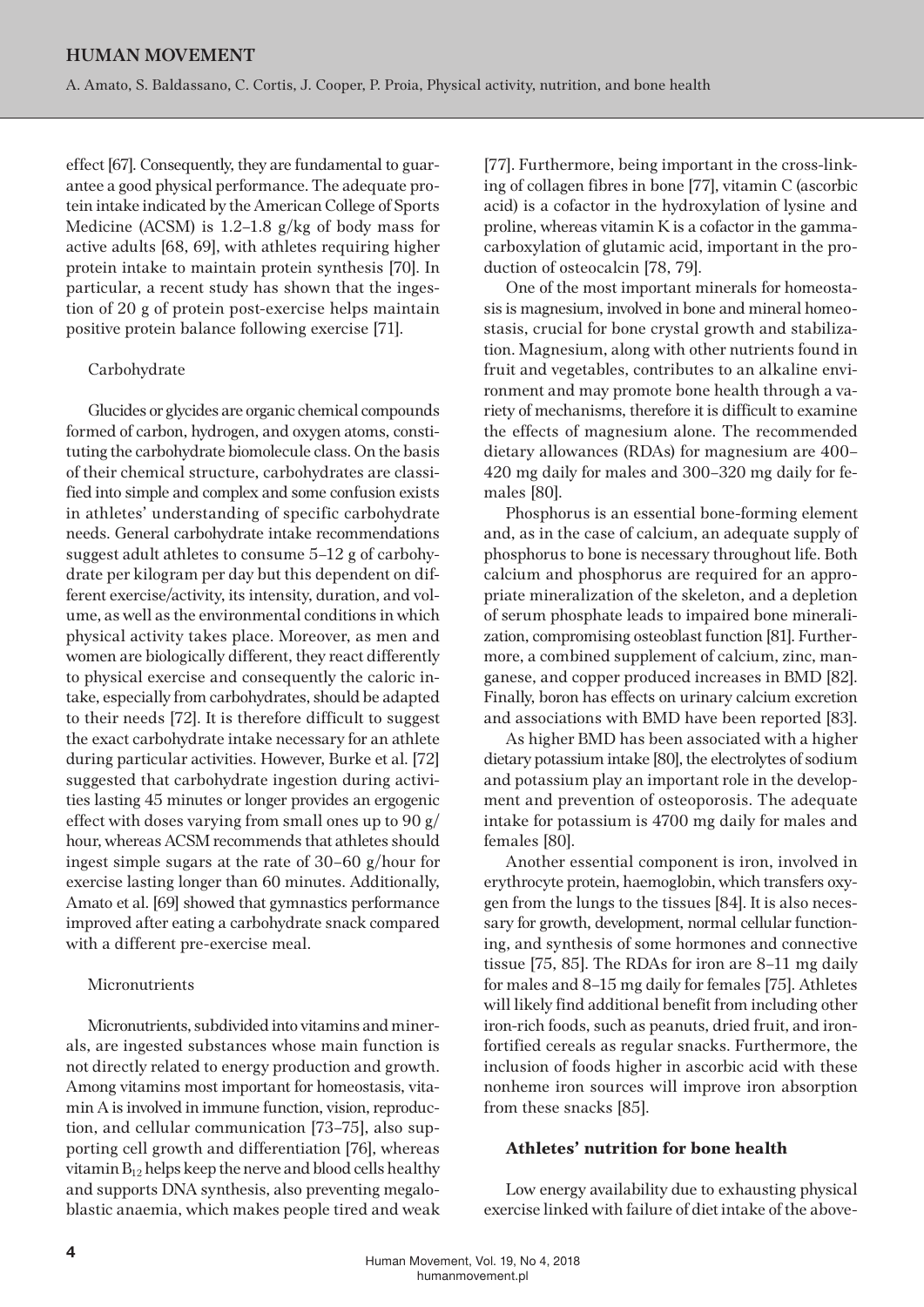mentioned nutrients can impair bone health. In particular, values below the minimum energy threshold (30 kcal · kg lean body mass  $[{\rm LBM}]^{-1} \cdot d^{-1}$ ) [86] can alter physiological mechanisms such as cell repair, thermoregulation, immunity, growth, and bone turnover through the distorted levels of metabolic hormones and substrates, such as growth hormone, cortisol, fatty acids, and glucose among the most important ones [87]. Under this threshold, the levels of carboxyterminal propeptide of type 1 procollagen (P1CP) and osteocalcin, the matrix mineralization measure, were significantly reduced [88]. The minimum energy threshold for athletes' population has been identified as  $45$  kcal  $\cdot$  kg LBM<sup>-1</sup>  $\cdot$  d<sup>-1</sup> [86], depending on many factors, such as the different types of physical activities, environmental conditions, and physical characteristics of each athlete. As an example, elite runners need 6 kcal·kg LBM<sup>-1</sup>·d<sup>-1</sup> [88], while triathletes require 24-33 kcal  $\cdot$  kg LBM<sup>-1</sup>  $\cdot$  d<sup>-1</sup> [89].

# Carbohydrate and protein intake

With a mixed meal, calcium, glucose, protein can supresses bone resorption at rest [90]. Gastric inhibitory polypeptide (GIP) and glucagon-like peptide-2 (GLP-2) are potential mediators of the post-prandial regulation of bone turnover [91]. Henriksen et al. [90] showed that only GLP-2 was secreted with glucose and protein ingestion and was in parallel with the suppression of beta C-terminal telopeptide  $(\beta$ -CTX). The effects of carbohydrate supplementation during intermittent running is bound with bone turnover markers (a carbohydrate beverage including 1 g · kg body mass  $[BM]^{-1}$  of maltodextrin reduced  $\beta$ -CTX, increased bone formation, and decreased resorption) [92]. Another study demonstrated that a carbohydrate drink (glucose) before, during, and after running exercise at  $70\%$  VO<sub>2max</sub> attenuated procollagen type 1 amino-terminal propeptide (P1NP) responses [93]. The same author showed that a carbohydrate drink attenuated the rise in the circulating interleukin 6 (IL-6), an osteoclastogenesis activator associated with exercise. Moreover, eating in close proximity to exercise also suppresses bone resorption at rest but can cause gastrointestinal discomfort, impairing performance [94]. Simple carbohydrates and proteins are not likely to cause gastrointestinal complaints as they contain little fibre or fat, which means that digestion is quick [95]. A carbohydrate + protein recovery drink consumed immediately post-exercise is beneficial for endurance athletes [96], in whom the ingestion of a carbohydrate + protein solution (containing  $1.5$  g  $\cdot$  kg BM<sup>-1</sup> of carbohydrate and  $0.5$  g  $\cdot$  kg  $BM^{-1}$  of protein) immediately

after an exhaustive run suppressed  $\beta$ -CTX concentrations, although a delayed ingestion of the carbohydrate + protein solution (2 hours post-exercise) also resulted in a large suppression of  $\beta$ -CTX concentrations.

# $Ca^{++}$  and vitamin D intake

Calcium is a key factor to keep human body homeostasis. It is involved in many vital functions, such as cellular processes including exocytosis, neurotransmitter release, muscle contraction, and the proliferation of action potentials through the cardiac muscle. Bone is the largest reservoir of calcium in the body and reductions in serum ionized calcium are therefore mitigated by demineralization of bone, a process stimulated by increases in the parathyroid hormone (PTH). The cross-linked C-telopeptide of type I collagen (CTX-I) and, more recently, cross-linked C-telopeptide of type II collagen (CTX-II) have been indicated as sensitive markers of osteoclastic bone resorption, while the procollagen I N-terminal propeptide (PINP) is determined as a marker of osteoblastic bone formation [97]. Furthermore, calcium absorption is dependent on adequate levels of vitamin D [98]. Vitamin D is obtained either from the diet or by synthesis in the skin under the action of sunlight. The report on dietary reference intakes for calcium and vitamin D by Ross et al. [98] shows that all individuals meet their needs at RDAs for vitamin D, at 25-hydroxyvitamin D (25(OH)D) levels of at least 20 ng/ml (50 nmol/l) even under conditions of minimal sun exposure [98]. Associations have been reported between plasma 25(OH)D and BMD in middle-aged and older women [99, 100]. Supplementation with calcium and vitamin D together resulted in sizeable reductions BMD loss; bone loss was limited to subjects with a daily calcium intake below 400 mg [77, 101]. However, it is not clear what the pre-exercise meal able to guarantee the right amount of calcium to an athlete is, especially during long-lasting and high-intensity sports, when there is a great sweat calcium loss. For example, it has been observed that ~1000 mg calcium supplement pre- or post-exercise reduces bone resorption markers levels [94, 102]. A recent study by Haakonssen et al. [94] shows that a calciumrich pre-exercise meal can maintain serum ionised calcium and reduce post-exercise increase of PTH and CTX-I, especially among endurance athletes.

# Good foods and bad foods for bone health

The interaction between food supplementation, sport, and bone health is complex. Recent studies show that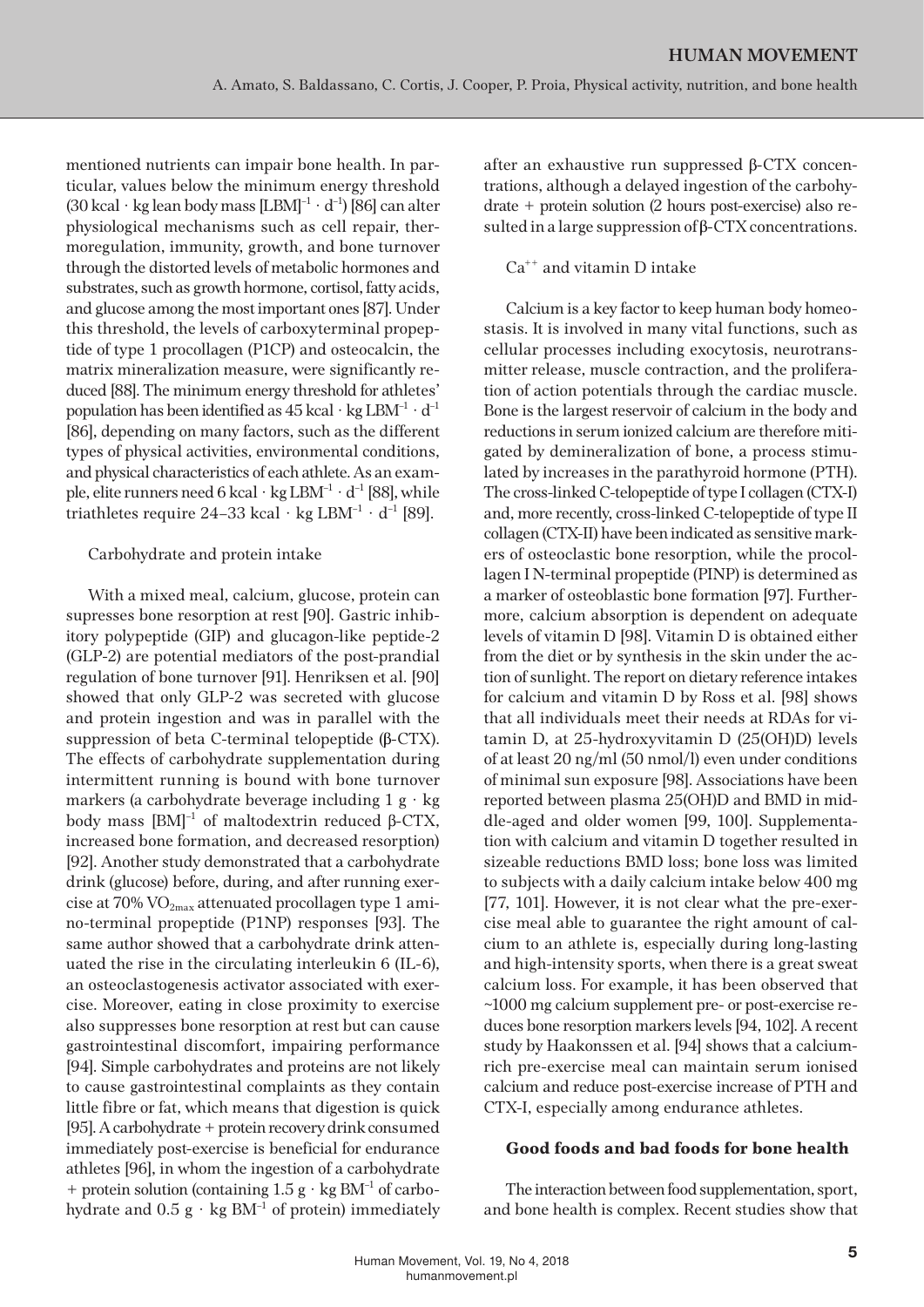in addition to the integration of 'positive' nutrients for bone homeostasis, there are some foods that, on the contrary, can be negatively related to BMD if taken in excess. For athletes with chronic energy deficiency, an excess of fibre, phytic and oxalic acids, isoflavones, and vegetable proteins with an imbalance of other essential macro- and micronutrients can be detrimental to bone health [67]. Dietary fibre can influence the energy availability and digestibility of complex foods. It can interact with proteins and fats and decrease the metabolizable energy of a diet, influencing the digestibility of these components [103]. Because dietary fibre increases most intestinal contents and accelerates calcium and other minerals transit time in the intestine, it causes loss of time to absorb these nutrients. Foods rich in phytic acid, such as wheat bran, legumes, seeds, nuts, and soy isolates, can reduce bioavailability and thus prevent the beneficial effects of nutrients such as calcium, magnesium, and protein on the bones [67]. Dietary fibre is inversely associated with the levels of the luteinizing hormone, follicle-stimulating hormone, oestradiol, and progesterone [104], and oestrogen plays a significant defensive role in oxidative stress [105] and attenuates bone endocortical reabsorption [106]. Moreover, it is already clear that reactive oxygen species (ROS) induce the apoptosis of osteoblasts and osteocytes; this inhibits osteogenesis, favouring osteoclastogenesis. Antioxidants like polyphenols and anthocyanins, the most abundant antioxidants in the diet, counteract the action of oxidants, contributing to the prevention of bone loss [107]. Specific nutritional approaches suggest the antioxidant use to counteract the resorption. Excess consumption of such foods is predominant in sports in which aesthetics and the maintenance of adequate weight are essential. However, further studies are needed to provide understanding of the recommended quantity of this type of food and the athlete's starting condition that can cause osteopenia.

# Conclusion

The objective of this review was to point out how nutrition and physical activity interact with each other and how they affect bone metabolism. This issue is important for the prevention of bone disease such as osteoporosis. Bone health constitutes a crucial aspect for an athlete. Bone metabolism is the basis of good musculoskeletal system function and thus favourable performance, which is in turn strongly related to the right energy derived from nutrients intake. Recent studies show how bone metabolism, diet, and training are interconnected and crucial for elite athletes. Although

the purpose of this review was to clarify how these elements interact with each other, further studies are necessary to illustrate some other key elements, such as adequate bone markers to be used to monitor bone health, the exact quantity and quality of nutrients in the diet, and the correct volume, frequency, and intensity of training with the consideration of the biological characteristics of an athlete.

# Ethical approval

The conducted research is not related to either human or animal use.

# Disclosure statement

No author has any financial interest or received any financial benefit from this research.

# Conflict of interest

The authors state no conflict of interest.

### References

- 1. Frost HM. Dynamics of bone remodeling in bone biodynamics. Boston: Little and Brown; 1964.
- 2. Kambas A, Leontsini D, Avloniti A, Chatzinikolaou A, Stampoulis T, Makris K, et al. Physical activity may be a potent regulator of bone turnover biomarkers in healthy girls during preadolescence. J Bone Miner Metab. 2017;35(6):598–607; doi: 10.1007/s00774-016-0794-3.
- 3. Yuan Y, Zhang L, Tong X, Zhang M, Zhao Y, Guo J, et al. Mechanical stress regulates bone metabolism through microRNAs. J Cell Physiol. 2017;232(6):1239–1245; doi: 10.1002/jcp.25688.
- 4. Fernandes T, Gonçalves L, Brito J. Relationships between bone turnover and energy metabolism. J Diabetes Res. 2017;9021314; doi: 10.1155/2017/9021314.
- 5. Zoch ML, Clemens TL, Riddle RC. New insights into the biology of osteocalcin. Bone. 2016;82:42–49; doi: 10.1016/j.bone.2015.05.046.
- 6. Ferron M, Lacombe J. Regulation of energy metabolism by the skeleton: osteocalcin and beyond. Arch Biochem Biophys. 2014;561:137–146; doi: 10.1016/j.abb.2014. 05.022.
- 7. Karsenty G, Oury F. Biology without walls: the novel endocrinology of bone. Annu Rev Physiol. 2012;74:87– 105; doi: 10.1146/annurev-physiol-020911-153233.
- 8. Otten JJ, Hellwig JP, Meyers LD (eds.). Dietary reference intakes: the essential guide to nutrient requirements. Washington: National Academies Press; 2006. Available from: http://nap.edu/openbook.php?record \_id=11537.
- 9. Institute of Medicine. Dietary reference intakes for calcium and vitamin D. Washington: Institute of Medicine; 2010. Available from: http://www.nationalacademies. org/hmd/~/media/Files/Report%20Files/2010/Die-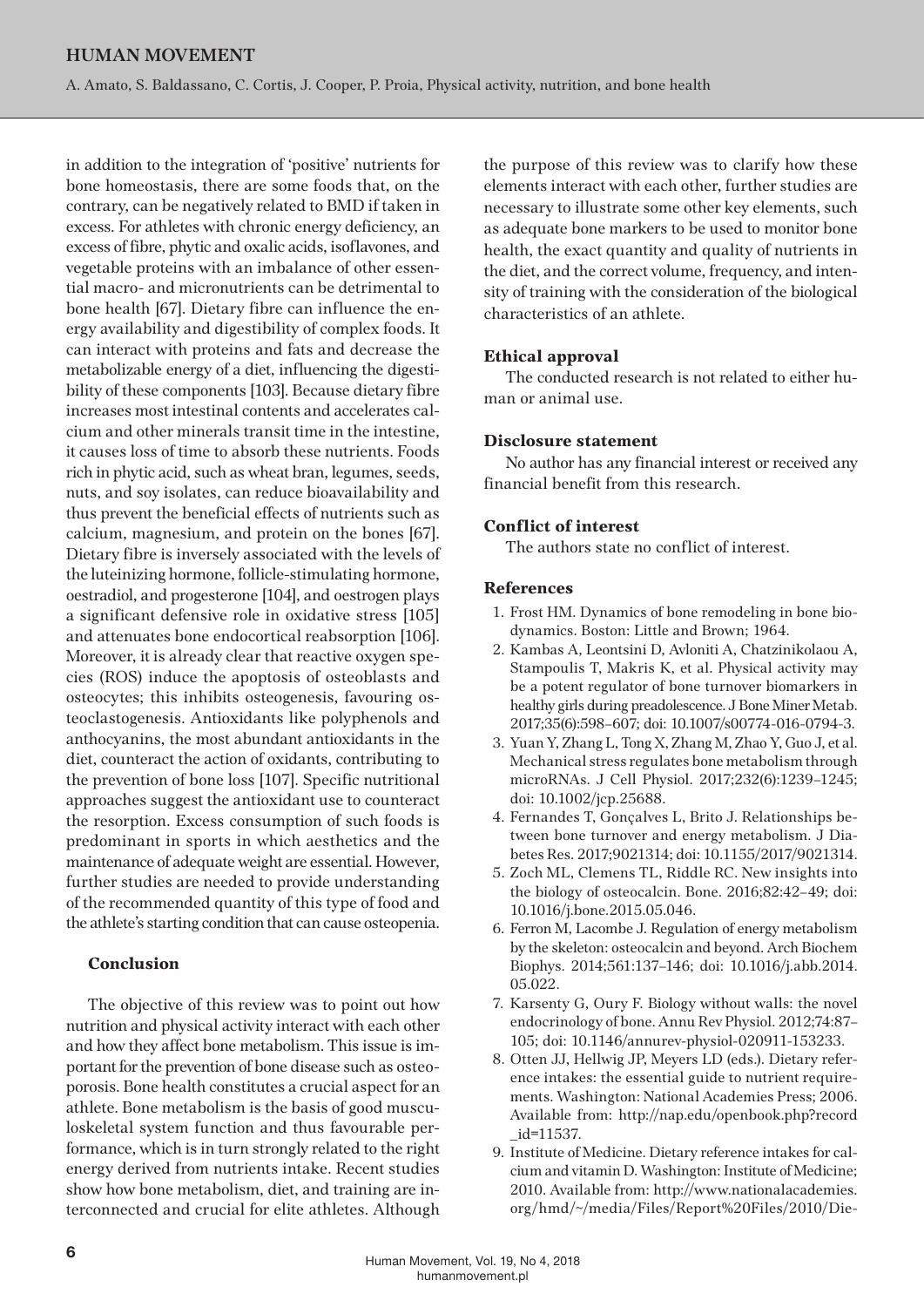tary-Reference-Intakes-for-Calcium-and-Vitamin-D/ Vitamin%20D%20and%20Calcium%202010%20Report%20Brief.pdf.

- 10. Hinton PS, Nigh P, Thyfault J. Effectiveness of resistance training or jumping-exercise to increase bone mineral density in men with low bone mass: a 12-month randomized, clinical trial. Bone. 2015;79:203–212; doi: 10.1016/j.bone.2015.06.008.
- 11. Kemmler W, Bebenek M, von Stengel S, Bauer J. Peakbone-mass development in young adults: effects of study program related levels of occupational and leisure time physical activity and exercise. Osteoporos Int. 2015; 26(2):653–662; doi: 10.1007/s00198-014-2918-8.
- 12. Kish K, Mezil Y, Ward WE, Klentrou P, Falk B. Effects of plyometric exercise session on markers of bone turnover in boys and young men. Eur J Appl Physiol. 2015; 115(10):2115–2124; doi: 10.1007/s00421-015-3191-z.
- 13. Paoli A, Bianco A. What is fitness training? Definitions and implications: a systematic review article. Iran J Public Health. 2015;44(5):602–614.
- 14. Wang QS, Zhang XC, Li RX, Sun JG, Su WH, Guo Y, et al. A comparative study of mechanical strain, icariin and combination stimulations on improving osteoinductive potential via NF-kappaB activation in osteoblast-like cells. Biomed Eng Online. 2015;14:46; doi: 10.1186 /s12938-015-0039-z.
- 15. Omi N. Influence of exercise and sports on bone. J Phys Fitness Sports Med. 2014;3(2):241–248; doi: 10.7600/ jpfsm.3.241.
- 16. Ooi FK, Sahrir NA. Physical activity, bone remodelling and bone metabolism markers. J Exerc Sports Orthop. 2018;5(2):1–4; doi: 10.15226/2374-6904/5/2/00171.
- 17. Ohshima H, Matsumoto T. Space flight/bedrest immobilization and bone. Bone metabolism in space flight and long-duration bed rest [in Japanese]. Clin Calcium. 2012;22(12):1803–1812; doi: CliCa121218031812.
- 18. Rahim M, Ooi FK, Hamid WZWA. Changes of bone metabolism markers and muscular performance with combined aerobic dance exercise and honey supplementation in adult women. Sports Exerc Med Open J. 2016;1(6):186–197; doi: 10.17140/ SEMOJ-1-129.
- 19. Ooi FK, Aziz A. Bone metabolism markers in response to circuit training and honey supplementation in young males. Malays J Med Res. 2017;1(4):28–34.
- 20. Thompson WR, Rubin CT, Rubin J. Mechanical regulation of signaling pathways in bone. Gene. 2012;503(2): 179–193; doi: 10.1016/j.gene.2012.04.076.
- 21. Rochefort GY, Benhamou CL. Osteocytes are not only mechanoreceptive cells. Int J Numer Method Biomed Eng. 2013;29(10):1082–1088; doi: 10.1002/cnm.2561.
- 22. Zhao L, Shim JW, Dodge TR, Robling AG, Yokota H. Inactivation of Lrp5 in osteocytes reduces young's modulus and responsiveness to the mechanical loading. Bone. 2013;54(1):35–43; doi: 10.1016/j.bone.2013.01.033.
- 23. Luna C, Li G, Qiu J, Epstein DL, Gonzalez P. Micro- $RNA-24$  regulates the processing of latent TGF $\beta$ 1 during cyclic mechanical stress in human trabecular mesh-

work cells through direct targeting of FURIN. J Cell Physiol. 2011;226(5):1407–1414; doi: 10.1002/jcp.22476.

- 24. Schiera G, Contrò V, Sacco A, Macchiarella A, Cieszczyk P, Proia P. From epigenetics to anti-doping application: a new tool of detection. Hum Mov. 2017;18(1):3–10; doi: 10.1515/humo-2017-0005.
- 25. Goff LA, Boucher S, Ricupero CL, Fenstermacher S, Swerdel M, Chase LG, et al. Differentiating human multipotent mesenchymal stromal cells regulate microR-NAs: prediction of microRNA regulation by PDGF during osteogenesis. Exp Hematol. 2008;36(10):1354– 1369; doi: 10.1016/j.exphem.2008.05.004.
- 26. Inose H, Ochi H, Kimura A, Fujita K, Xu R, Sato S, et al. A microRNA regulatory mechanism of osteoblast differentiation. Proc Natl Acad Sci USA. 2009;106(49):20794– 20799; doi: 10.1073/pnas.0909311106.
- 27. Kook SH, Son YO, Hwang JM, Kim EM, Lee CB, Jeon YM, et al. Mechanical force inhibits osteoclastogenic potential of human periodontal ligament fibroblasts through OPG production and ERK-mediated signaling. J Cell Biochem. 2009;106(6):1010–1019; doi: 10.1002/ jcb.22086.
- 28. Guo Y, Wang Y, Liu Y, Liu Y, Zeng Q, Zhao Y, et al. MicroRNA-218, microRNA-191\*, microRNA-3070a and microRNA-33 are responsive to mechanical strain exerted on osteoblastic cells. Mol Med Rep. 2015;12(2): 3033–3038; doi: 10.3892/mmr.2015.3705.
- 29. Hassan MQ, Gordon JA, Beloti MM, Croce CM, van Wijnen AJ, Stein JL, et al. A network connecting Runx2, SATB2, and the miR-23a~27a~24-2 cluster regulates the osteoblast differentiation program. Proc Natl Acad Sci USA. 2010;107(46):19879–19884; doi: 10.1073/ pnas.1007698107.
- 30. Nakasa T, Shibuya H, Nagata Y, Niimoto T, Ochi M. The inhibitory effect of microRNA-146a expression on bone destruction in collagen-induced arthritis. Arthritis Rheum. 2011;63(6):1582–1590; doi: 10.1002/art.30321.
- 31. Blaber EA, Dvorochkin N, Torres ML, Yousuf R, Burns BP, Globus RK, et al. Mechanical unloading of bone in microgravity reduces mesenchymal and hematopoietic stem cell-mediated tissue regeneration. Stem Cell Res. 2014;13(2):181–201; doi: 10.1016/j.scr.2014.05.005.
- 32. Sambandam Y, Townsend MT, Pierce JJ, Lipman CM, Haque A, Bateman TA, et al. Microgravity control of autophagy modulates osteoclastogenesis. Bone. 2014; 61:125–131; doi: 10.1016/j.bone.2014.01.004.
- 33. Stone TM, Wingo JE, Young JC, Navalta JW. An evaluation of select physical activity exercise classes on bone metabolism. Int J Exerc Sci. 2018;11(2):452–461.
- 34. Pellikaan P, Giarmatzis G, Vander Sloten J, Verschueren S, Jonkers I. Ranking of osteogenic potential of physical exercises in postmenopausal women based on femoral neck strains. PLoS One. 2018;13(4):e0195463; doi: 10.1371/journal.pone.0195463.
- 35. Paoli A, Moro T, Bianco A. Lift weights to fight overweight. Clin Physiol Funct Imaging. 2015;35(1):1–6; doi: 10.1111/cpf.12136.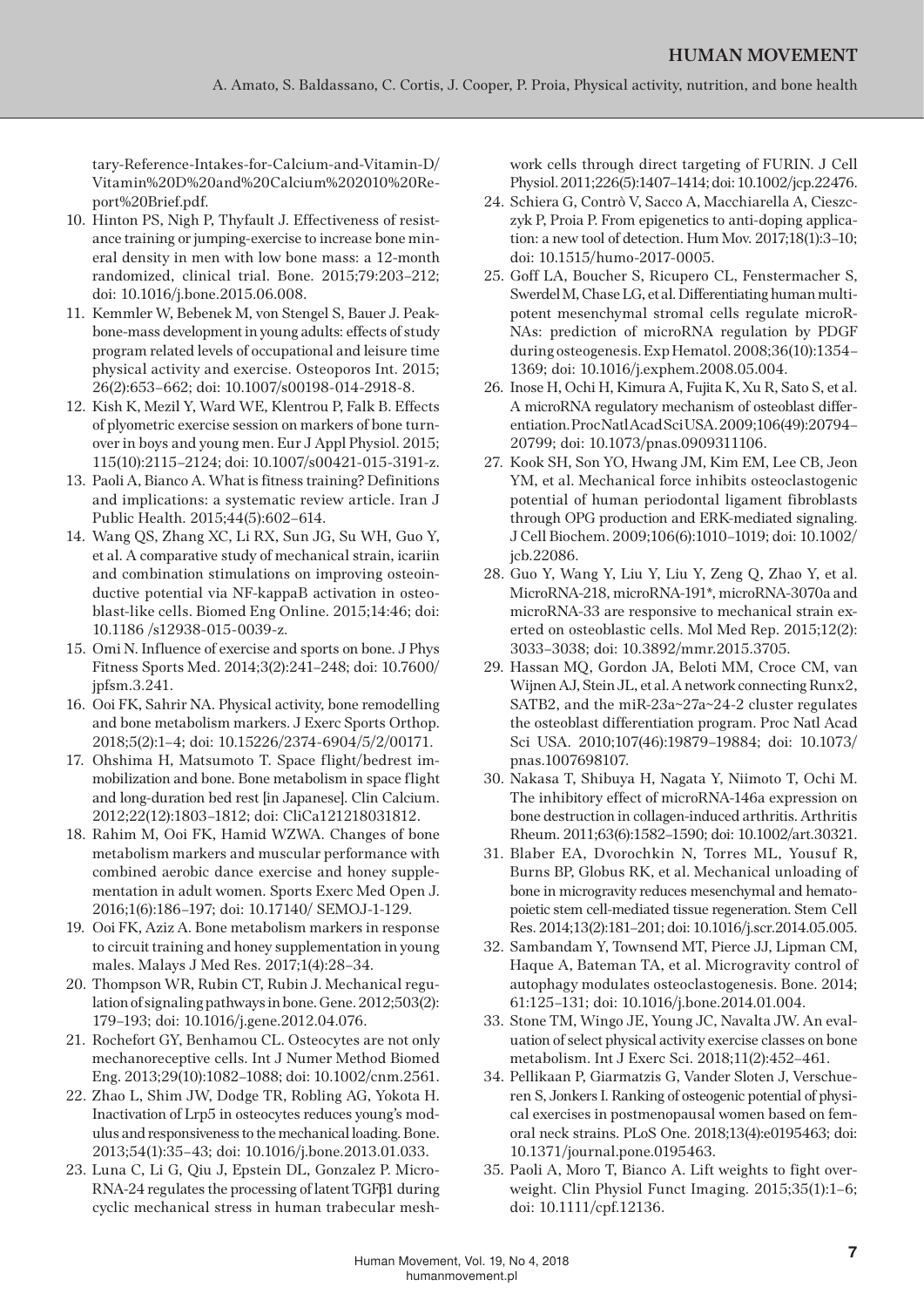- 36. Kerr D, Ackland T, Maslen B, Morton A, Prince R. Resistance training over 2 years increases bone mass in calcium-replete in postmenopausal women. J Bone Miner Res. 2001;16(1):175–181; doi: 10.1359/jbmr.2001.16.1.175.
- 37. Nichols DL, Sanborn CF, Essery EV. Bone density and young athletic women. Sports Med. 2007;37(11):1001– 1014; doi: 10.2165/00007256-200737110-00006.
- 38. Tenforde AS, Fredericson M, Sayres LC, Cutti P, Sainani KL. Identifying sex-specific risk factors for low bone mineral density in adolescent runners. Am J Sports Med. 2015;43(6):1494–1504; doi: 10.1177/03635465 15572142.
- 39. De Smet S, Michels N, Polfliet C, Sara D'Haese S, Roggen I, De Henauw S, et al. The influence of dairy consumption and physical activity on ultrasound bone measurements in Flemish children. J Bone Miner Metab. 2015;33(2): 192–200; doi: 10.1007/s00774-014-0577-7.
- 40. Burrows M, Nevill AM, Bird S, Simpson D. Physiological factors associated with low bone mineral density in female endurance runners. Br J Sports Med. 2003; 37(1):67–71.
- 41. Duplanty AA, Levitt DE, Hill DW, McFarlin BK, Di-Marco NM, Vingren JL. Resistance training is associated with higher bone mineral density among young adult male distance runners independent of physiological factors. J Strength Cond Res. 2018;32(6):1594– 1600; doi: 10.1519/JSC.0000000000002504.
- 42. Senderovich H, Kosmopoulos A. An insight into the effect of exercises on the prevention of osteoporosis and associated fractures in high-risk individuals. Rambam Maimonides Med J. 2018;9(1):e0005; doi: 10.5041/ RMMJ.10325.
- 43. Aagaard P, Simonsen EB, Andersen JL, Magnusson SP, Halkjaer-Kristensen J, Dyhre-Poulsen P. Neural inhibition during maximal eccentric and concentric quadriceps contraction: effects of resistance training. J Appl Physiol. 2000;89(6):2249–2257; doi: 10.1152/jappl. 2000.89.6.2249.
- 44. Hortobágyi T, Hill JP, Houmard JA, Fraser DD, Lambert NJ, Israel RG. Adaptive responses to muscle lengthening and shortening in humans. J Appl Physiol. 1996; 80(3):765–772; doi: 10.1152/jappl.1996.80.3.765.
- 45. Hawkins SA, Schroeder ET, Wiswell RA, Jaque SV, Marcell TJ, Costa K. Eccentric muscle action increases sitespecific osteogenic response. Med Sci Sports Exerc. 1999;31(9):1287–1292; doi: 10.1097/00005768-19990 9000-00009.
- 46. Zuo B, Zhu J, Li J, Wang C, Zhao X, Cai G, et al. MicroRNA-103a functions as a mechanosensitive micro-RNA to inhibit bone formation through targeting Runx2. J Bone Miner Res. 2015;30(2):330–345; doi: 10.1002/ jbmr.2352.
- 47. National Osteoporosis Foundation. Osteoporosis exercise for strong bones. Available from: https://www.nof. org/patients/fracturesfall-prevention/exercisesafemovement/osteoporosis-exercise-for-strong-bones.
- 48. National Institute of Arthritis and Musculoskeletal and Skin Diseases. Handout on health: osteoporosis. Available from: https://www.bones.nih.gov/health-info/bone/ osteoporosis/osteoporosis-hoh.
- 49. Fuchs RK, Bauer JJ, Snow CM. Jumping improves hip and lumbar spine bone mass in prepubescent children: a randomized controlled trial. J Bone Miner Res. 2001; 16(1):148–156; doi: 10.1359/jbmr.2001.16.1.148.
- 50. Harding AT, Beck BR. Exercise, osteoporosis, and bone geometry. Sports. 2017;5(2):29; doi: 10.3390/sports50 20029.
- 51. Tan VP, Macdonald HM, Kim S, Nettlefold L, Gabel L, Ashe MC, et al. Influence of physical activity on bone strength in children and adolescents: a systematic review and narrative synthesis. J Bone Miner Res. 2014; 29(10):2161–2181; doi: 10.1002/jbmr.2254.
- 52. Gómez-Cabello A, Ara I, González-Agüero A, Casajús JA, Vicente-Rodríguez G. Effects of training on bone mass in older adults: a systematic review. Sports Med. 2012; 42(4):301–325; doi: 10.2165/11597670-000000000- 00000.
- 53. Barron E, Cano Sokoloff N, Maffazioli G, Ackerman KE, Woolley R, Holmes TM, et al. Diets high in fiber and vegetable protein are associated with low lumbar bone mineral density in young athletes with oligoamenorrhea. J Acad Nutr Diet. 2016;116(3):481–489; doi: 10.1016/j. jand.2015.10.022.
- 54. Cano Sokoloff N, Eguiguren ML, Wargo K, Ackerman KE, Baskaran C, Singhal V, et al. Bone parameters in relation to attitudes and feelings associated with disordered eating in oligo-amenorrheic athletes, eumenorrheic athletes, and nonathletes. Int J Eat Disord. 2015; 48(5):522–526; doi: 10.1002/eat.22405.
- 55. Ganong WF. Medical Physiology [in Portuguese], 19<sup>th</sup> ed. São Paulo: McGraw-Hill Companies; 1999.
- 56. Helge EW, Kanstrup IL. Bone density in female elite gymnasts: impact of muscle strength and sex hormones. Med Sci Sports Exerc. 2002;34(1):174–180; doi: 10.1097/ 00005768-200201000-00026.
- 57. Gremion G, Rizzoli R, Slosman D, Theintz G, Bonjour JP. Oligo-amenorrheic long-distance runners may lose more bone in spine than in femur. Med Sci Sports Exerc. 2001;33(1):15–21; doi: 10.1097/00005768-200101000- 00004.
- 58. Bjorntorp P. Importance of fat as a support nutrient for energy: metabolism of athletes. J Sports Sci. 1991;9: 71–76; doi: 10.1080/02640419108729867.
- 59. Tunstall RJ, Mehan KA, Wadley GD, Collier GR, Bonen A, Hargreaves M, et al. Exercise training increases lipid metabolism gene expression in human skeletal muscle. Am J Physiol Endocrinol Metab. 2002;283(1): E66–E72; doi: 10.1152/ajpendo.00475.2001.
- 60. Aucouturier J, Baker JS, Duché P. Fat and carbohydrate metabolism during submaximal exercise in children. Sports Med. 2008;38(3):213–238; doi: 10.2165/0000 7256-200838030-00003.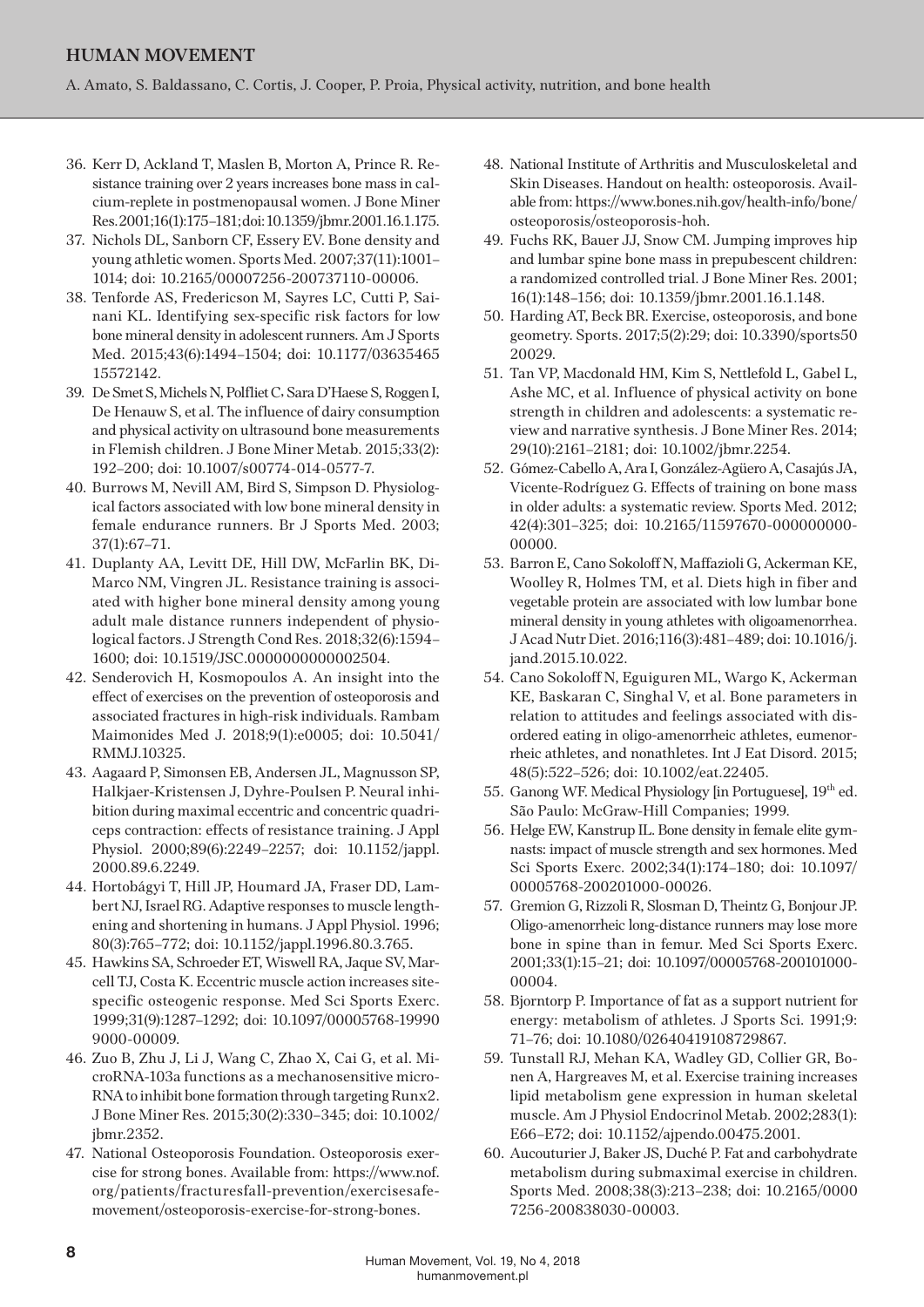- 61. Lichtenstein AH, Kennedy E, Barrier P, Danford D, Ernst ND, Grundy SM, et al. Dietary fat consumption and health. Nutr Rev. 1998;56(5 Pt 2):S3–S28; doi: 10.1111/j.1753-4887.1998.tb01728.x.
- 62. Smith JW, Jeukendrup A. Performance nutrition for young athletes. In: Bagchi D, Nair S, Sen C (eds.), Nutrition and enhanced sports performance: muscle building, endurance, and strength. London: Elsevier; 2013; 523–529.
- 63. Bushman BA. Calorie requirements for young competitive female athletes. ACSM Health Fitness J. 2012; 16(5):4–8; doi: 10.1249/FIT.0b013e318264c8b3.
- 64. Cooper JA, Watras AC, Shriver T, Adams AK, Schoeller DA. Influence of dietary fatty acid composition and exercise on changes in fat oxidation from a high-fat diet. J Appl Physiol. 2010;109(4):1011–1018; doi: 10.1152/ japplphysiol.01025.2009.
- 65. Smith JW, Holmes ME, McAllister MJ. Nutritional considerations for performance in young athletes. J Sports Med. 2015; 2015:734649; doi: 10.1155/2015/ 734649.
- 66. Piers LS, Walker KZ, Stoney RM, Soares MJ, O'Dea K. Substitution of saturated with monounsaturated fat in a 4-week diet affects body weight and composition of overweight and obese men. Br J Nutr. 2003;90(3):717– 727; doi: 10.1079/BJN2003948.
- 67. Halton TL, Hu FB. The effects of high protein diets on thermogenesis, satiety and weight loss: a critical review. J Am Coll Nutr. 2004;23(5):373–385; doi: 10.1080/ 07315724.2004.10719381.
- 68. Phillips SM, Van Loon LJ. Dietary protein for athletes: from requirements to optimum adaptation. J Sports Sci. 2011;29(Suppl. 1):S29–S38; doi: 10.1080/02640414. 2011.619204.
- 69. Amato A, Sacco A, Macchiarella A, Contrò V, Sabatino E, Galassi C, et al. Influence of nutrition and genetics on performance: a pilot study in a group of gymnasts. Hum Mov. 2017;18(3):12–16; doi: 10.1515/humo-2017-0029.
- 70. Duellman MC, Lukaszuk JM, Prawitz AD, Brandenburg JP. Protein supplement users among high school athletes have misconceptions about effectiveness. J Strength Cond Res. 2008;22(4):1124–1129; doi: 10.1519/ JSC.0b013e31817394b9.
- 71. Macnaughton LS, Wardle S, Witard O, McGlory C, Hamilton DL, Jeromson S, et al. The response of muscle protein synthesis following whole-body resistance exercise is greater following 40 g than 20 g of ingested whey protein. Physiol Rep. 2016;4(15):e12893; doi: 10.14814/ phy2.12893.
- 72. Burke LM, Hawley JA, Wong SHS, Jeukendrup AE. Carbohydrates for training and competition. J Sports Sci. 2011;29(Suppl. 1):S17–S27; doi: 10.1080/02640414. 2011.585473.
- 73. Johnson EJ, Russell RM. Beta-carotene. In: Coates PM, Betz JM, Blackman MR, Cragg GM, Levine M, Moss J,

et al. (eds.), Encyclopedia of dietary supplements,  $2<sup>nd</sup>$  ed. New York, London: Informa Healthcare; 2010; 115–120.

- 74. Solomons NW. Vitamin A. In: Bowman BA, Russell RM (eds.), Present knowledge in nutrition,  $9<sup>th</sup>$  ed. Washington, DC: International Life Sciences Institute; 2006; 157–183.
- 75. Institute of Medicine, Food and Nutrition Board. Dietary reference intakes for vitamin A, vitamin K, arsenic, boron, chromium, copper, iodine, iron, manganese, molybdenum, nickel, silicon, vanadium, and zinc. Washington, DC: National Academies Press; 2001.
- 76. Ross AC. Vitamin A. In: Coates PM, Betz JM, Blackman MR, Cragg GM, Levine M, Moss J, et al. (eds.), Encyclopedia of dietary supplements,  $2<sup>nd</sup>$  ed. New York, London: Informa Healthcare; 2010; 778–791.
- 77. Great Britain Department of Health. Nutrition and bone health with particular reference to calcium and vitamin D. Report of the Subgroup on Bone Health Working Group on the Nutritional Status of the Population of the Committee on Medical Aspects of Food and Nutrition Policy. Report on health and social subjects. London: The Stationery Office; 1998.
- 78. Szulc P, Arlot M, Chapuy MC, Duboeuf F, Meunier PJ, Delmas PD. Serum undercarboxylated osteocalcin correlates with hip bone mineral density in elderly women. J Bone Miner Res. 1994;9(10):1591–1595; doi: 10.1002/ jbmr.5650091012.
- 79. Shearer MJ. Role of vitamin K and Gla proteins in the pathophysiology of osteoporosis and vascular calcification. Curr Opin Clin Nutr Metab Care. 2000;3(6):433– 438; doi: 10.1097/00075197-200011000-00004.
- 80. New SA, Robins SP, Campbell MK, Martin JC, Garton MJ, Bolton-Smith C, et al. Dietary influences on bone mass and bone metabolism: further evidence of a positive link between fruit and vegetable consumption and bone health? Am J Clin Nutr. 2000;71(1):142–151; doi: 10.1093/ajcn/71.1.142.
- 81. Favus MJ, American Society for Bone and Mineral Research. Primer of the metabolic bone diseases and disorders of mineral metabolism, 4<sup>th</sup> ed. Philadelphia: Lippincott Williams & Wilkins; 1999.
- 82. Strause L, Saltman P, Smith KT, Bracker M, Andon MB. Spinal bone loss in postmenopausal women supplemented with calcium and trace minerals. J Nutr. 1994; 124(7):1060–1064; doi: 10.1093/jn/124.7.1060.
- 83. Meacham SL, Taper LJ, Volpe SL. Effects of boron supplementation on bone mineral density and dietary, blood and urinary calcium, phosphorus, magnesium and boron in female athletes. Environ Health Perspect. 1994;102 (Suppl. 7):79–82; doi: 10.1289/ehp.94102s779.
- 84. Murray-Kolb LE, Beard J. Iron. In: Coates PM, Betz JM, Blackman MR, Cragg GM, Levine M, Moss J, et al. (eds.), Encyclopedia of dietary supplements, 2nd ed. New York, London: Informa Healthcare; 2010; 432–438.
- 85. Cook JD, Reddy MB. Effect of ascorbic acid intake on nonheme-iron absorption from a complete diet. Am J Clin Nutr. 2001;73(1):93–98; doi: 10.1093/ajcn/73.1.93.